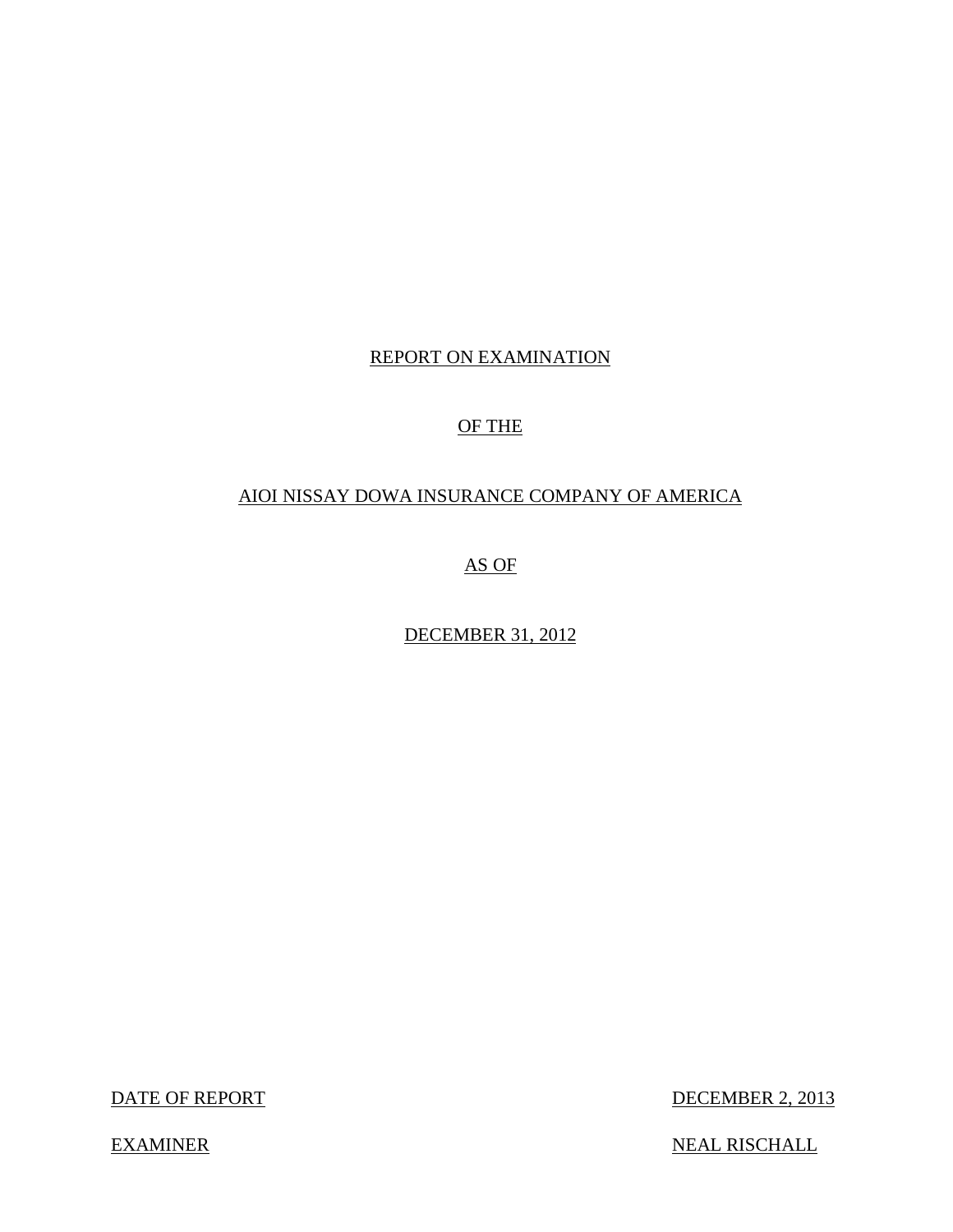## TABLE OF CONTENTS

## **ITEM NO.**

## PAGE NO.

| 1. | Scope of Examination                        | $\overline{2}$ |
|----|---------------------------------------------|----------------|
| 2. | Description of Company                      | 3              |
|    | A. Management                               | $\overline{4}$ |
|    | B. Territory and plan of operation          | 6              |
|    | C. Reinsurance                              | $\overline{7}$ |
|    | D. Holding company system                   | 9              |
|    | E. Significant operating ratios             | 11             |
| 3. | <b>Financial Statements</b>                 | 13             |
|    | A. Balance Sheet                            | 13             |
|    | <b>B.</b> Statement of Income               | 15             |
| 4. | Losses and loss adjustment expenses         | 16             |
| 5. | Compliance with prior report on examination | 16             |
| 6. | Summary of comments and recommendations     | 16             |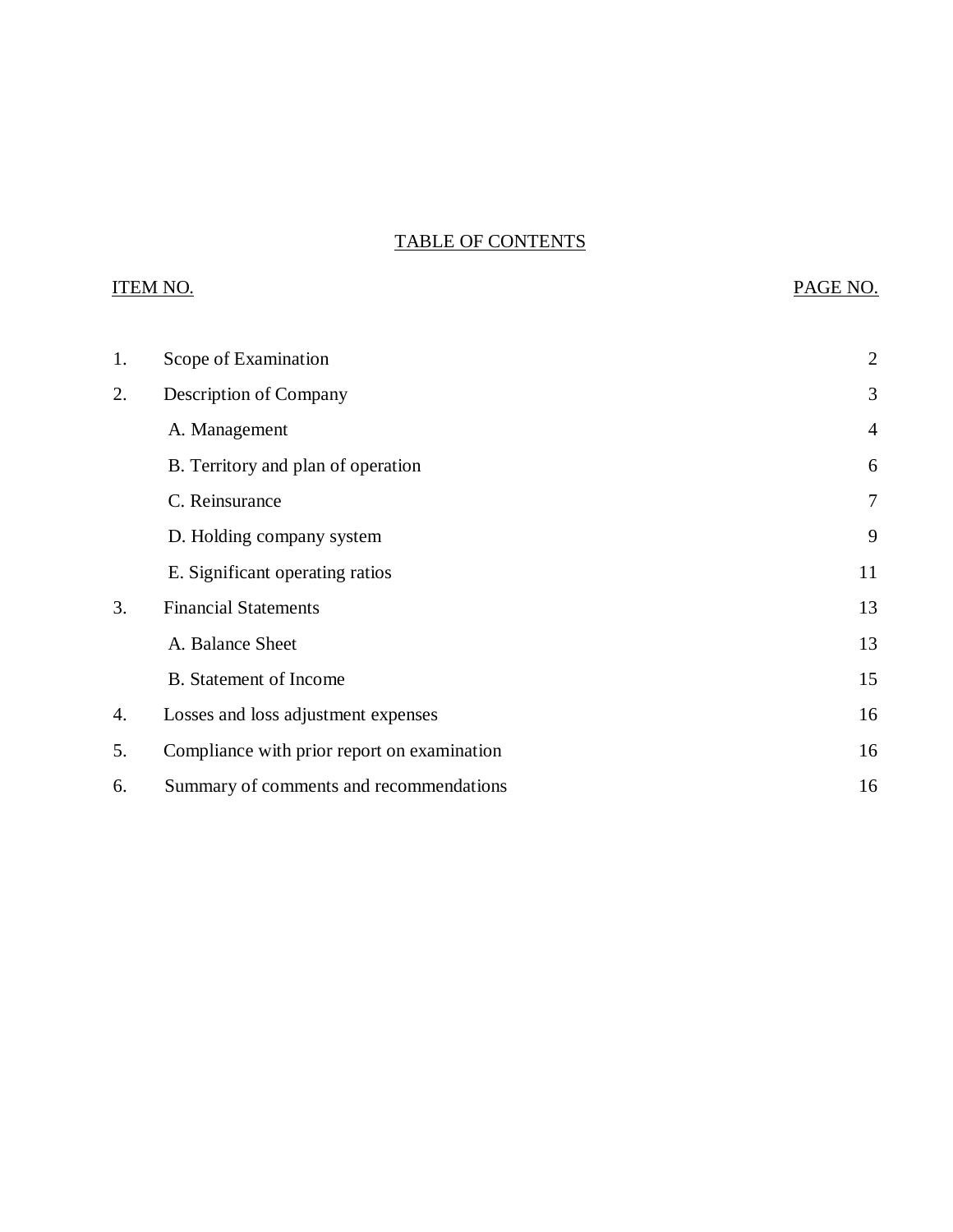

## EW YORK STATE DEPARTMENT *of*  FINANCIAL SERVICES

Governor Superintendent Superintendent Superintendent Superintendent Superintendent Superintendent Superintendent

Andrew M. Cuomo **Benjamin M. Lawsky** 

December 2, 2013

 Honorable Benjamin M. Lawsky Superintendent of Financial Services Albany, New York 12257

Sir:

 Sir: Pursuant to the requirements of the New York Insurance Law, and in compliance with the instructions contained in Appointment Number 30720 dated May 27, 2013, attached hereto, I have made an examination into the condition and affairs of Aioi Nissay Dowa Insurance Company of America as of December 31, 2012, and submit the following report thereon.

 Wherever the designation "the Company" appears herein without qualification, it should be understood to indicate Aioi Nissay Dowa Insurance Company of America.

 Wherever the term "the Department" appears herein without qualification, it should be understood to mean the New York State Department of Financial Services.

 Martingale Road, Suite 330, Schaumburg, IL 60173. The examination was conducted at the Company's home office located at 475 North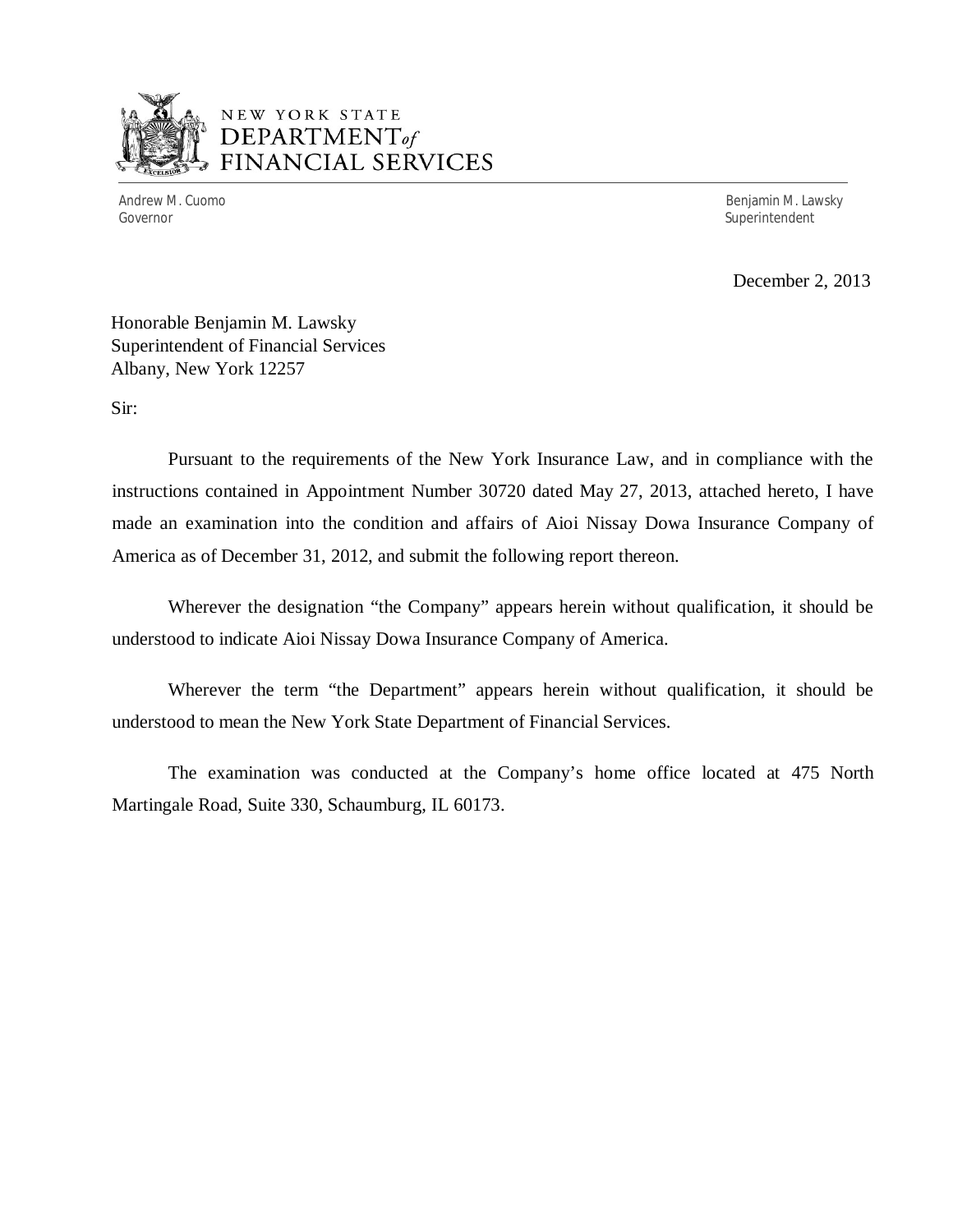#### **1. 1. SCOPE OF EXAMINATION**

<span id="page-3-0"></span> The Department has performed an individual examination of the Company, a multi-state insurer. The previous examination was conducted as of December 31, 2007. This examination covered the five year period from January 1, 2008 through December 31, 2012. Transactions occurring subsequent to this period were reviewed where deemed appropriate by the examiner.

 Commissioners ("NAIC") Financial Condition Examiners Handbook ("Handbook"), which requires that we plan and perform the examination to evaluate the financial condition and identify prospective risks of the Company by obtaining information about the Company including corporate governance, identifying and assessing inherent risks within the Company and evaluating system controls and procedures used to mitigate those risks. This examination also includes assessing the principles used and significant estimates made by management, as well as evaluating the overall financial statement presentation, management's compliance with Statutory Accounting Principles and annual statement instructions when applicable to domestic state regulations. This examination was conducted in accordance with the National Association of Insurance

 accordance with the risk-focused examination process. In addition, reliance was placed upon audit work performed by the Company's independent public accountants when appropriate. All financially significant accounts and activities of the Company were considered in

 called for in the Handbook: This examination report includes a summary of significant findings for the following items as

> Significant subsequent events Company history Corporate records Management and control Fidelity bonds and other insurance Territory and plan of operation Growth of Company Loss experience Reinsurance Reinsurance Accounts and records Statutory deposits Financial statements Summary of recommendations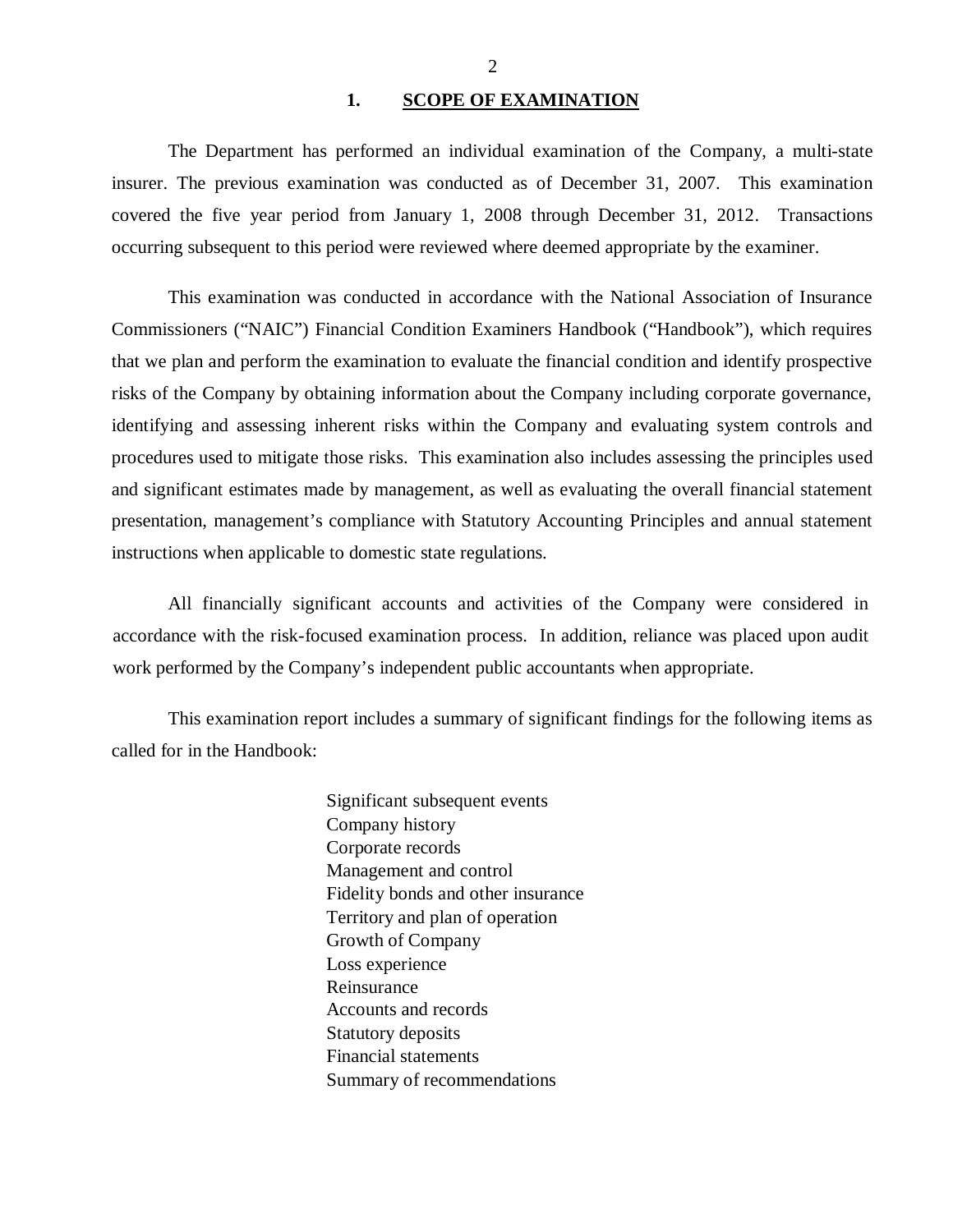<span id="page-4-0"></span><sup>3</sup><br>3 A review was also made of the prior report on examination to ascertain what action was taken by the Company with regard to comments and recommendations. The prior report on examination did not contain any comments or recommendations that required follow up.

 This report on examination is confined to financial statements and comments on those matters that involve departures from laws, regulations or rules, or that are deemed to require explanation or description.

#### $2.$ **2. DESCRIPTION OF COMPANY**

 (United States Branch) and was admitted to the State of New York on October 18, 1977 and commenced writing business in 1978. Effective January 1, 1995, the Company converted to a domestic insurer. The domestic stock insurer became known as the Chiyoda Fire & Marine Insurance Company of America and assumed all the assets, liabilities and business operations of its predecessor. In August 2001, the Company's Articles of Incorporation were amended to change its name to Aioi Insurance Company of America. The Company was formed as the Chiyoda Fire & Marine Insurance Company, Limited

 Holdings, Inc. ("Holdings Japan"), Aioi Insurance Company, Limited ("Aioi Japan") and Nissay Dowa General Insurance Co., Ltd. ("Nissay Dowa Japan"), all of them Japanese corporations, was announced. Effective April 1, 2010, the Merger was implemented following a Share Exchange Agreement previously executed by the parties pursuant to the Japanese Corporation Law. Holdings Japan was the surviving entity on merger and its name was changed to MS  $\&$  AD Insurance Group Holdings, Inc. effective that same date. Subsequent to the Merger, Nissay Dowa Japan merged with and into Aioi Japan on October 1, 2010. Aioi Japan was the surviving entity on merger with Nissay Dowa Japan and was renamed Aioi Nissay Dowa Insurance Company, Limited, also effective October 1, 2010. Holdings Japan, renamed as MS & AD Insurance Group Holdings, Inc., is the ultimate parent of both Mitsui Sumitomo Insurance Company, Limited and Aioi Japan. In 2009, a merger and alliance ("Merger") between Mitsui Sumitomo Insurance Group

 Immediately following the merger of Aioi Japan and Nissay Dowa Japan on October 1, 2010, all the business assets and liabilities of Nissay Dowa General Insurance Company, Ltd. (United States Branch), were transferred to, and assumed by, the Company pursuant to the terms of a Transfer and Assumption Agreement. Concurrently, the Company changed its name to Aioi Nissay Dowa Insurance Company of America, and Nissay Dowa General Insurance Company, Ltd. (United States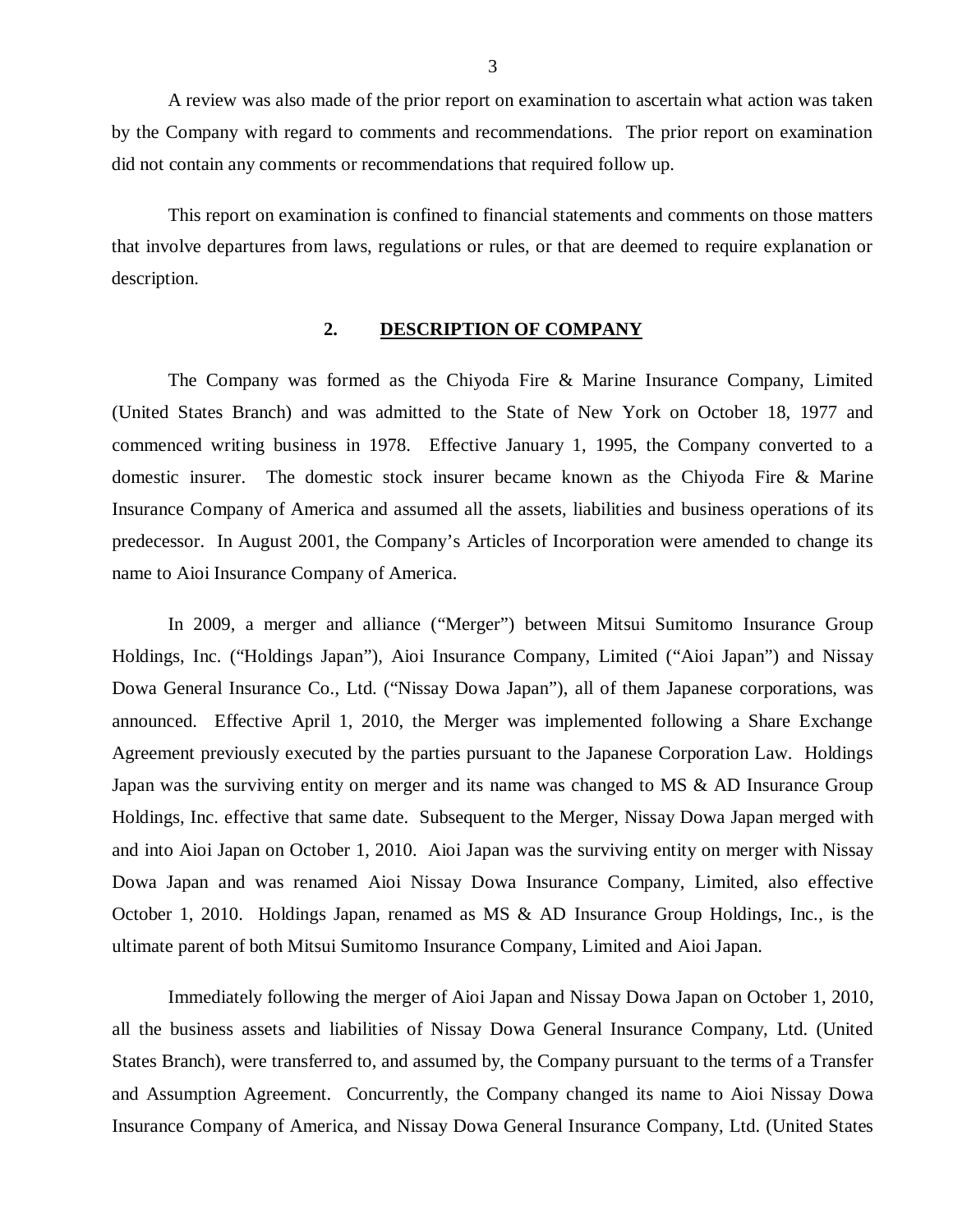<span id="page-5-0"></span>4<br>Branch), withdrew from the State of New York. Holdings Japan has been engaged in an effort to integrate various Aioi Japan subsidiary operations worldwide with Holdings Japan's operations.

 As part of the integration process, effective January 1, 2013, the Company was repositioned within MS & AD Insurance Group as a wholly-owned subsidiary of MSIG Holdings, Inc., a New York Corporation (MSIGH). Also effective January 1, 2013 as part of this repositioning, Aioi Japan acquired a 9% ownership interest in MSIGH, such that MSIGH now has two shareholders, Mitsui Sumitomo Insurance Company, Limited as majority shareholder (with approximately 91% ownership interest) and Aioi Japan as minority shareholder (with approximately 9% ownership interest), with Holdings Japan remaining as the ultimate parent company of all these enterprises. Consistent with its overall plan to streamline operations and reduce support costs, on April 2, 2013 the Company began to transfer its ocean marine business from Navigators Management Company, Inc. to Mitsui Sumitomo Marine Management (U.S.A.), Inc. (MSMM), affiliate manager of the Company. As part of this repositioning, the Company is undergoing operational changes to centralize operations under MSMM.

 stock at \$100 par value per share. All shares were held by the parent, Aioi Japan. As of January 1, 2013, all 50,000 outstanding shares owned by Aioi Japan were contributed to the capital of MSIGH. Gross paid in and contributed surplus is \$28,281,547. Gross paid in and contributed surplus increased by \$18,281,547 during the examination period as a result of the Transfer and Assumption Agreement with Nissay Dowa General Insurance Company, Ltd. (U.S. Branch). At December 31, 2012, capital paid in was \$5,000,000 consisting of 50,000 shares of common

#### A. **Management**

 Pursuant to the Company's charter and by-laws, management of the Company is vested in a board of directors consisting of not less than thirteen nor more than eighteen members. At December 31, 2012, the board of directors was comprised of the following thirteen members:

| Name and Residence                     | <b>Principal Business Affiliation</b>                                                 |
|----------------------------------------|---------------------------------------------------------------------------------------|
| Yoshitaka Asano<br>Palatine, IL        | President & Chief Executive Officer,<br>Aioi Nissay Dowa Insurance Company of America |
| Peter P. Conway<br>University Park, FL | Retired                                                                               |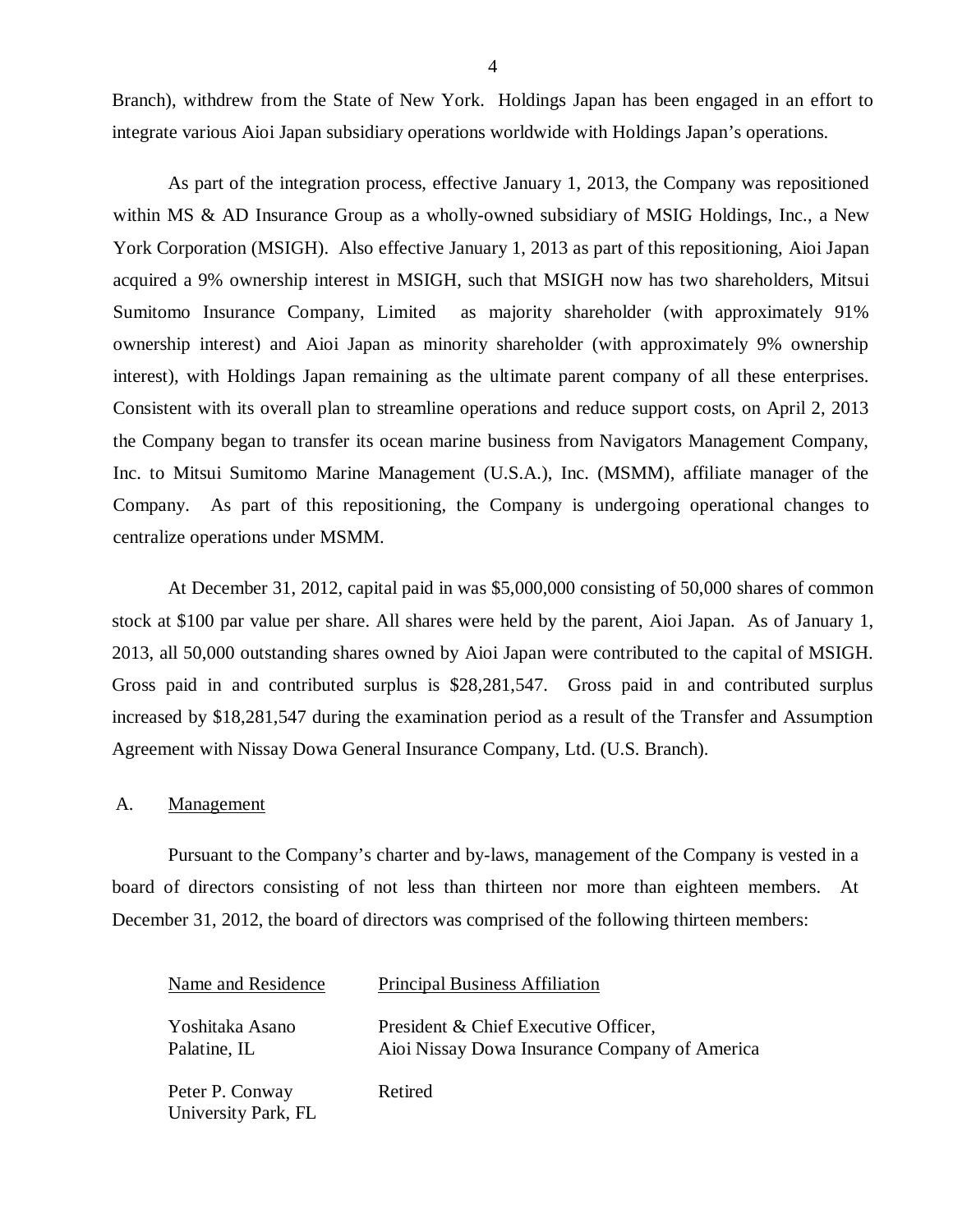5<br>
Name and Residence Principal Business Affiliation Robert F. Denny Retired Marco Island, FL Robert J. Hildebrand Director, Wheaton, IL Director. Wheaton, IL Robert W. Baird & Co. Incorporated Yoshiki Isono New York, NY Yoshiki Isono Director, NY Branch Manager, New York, NY Aioi Nissay Dowa Insurance Company of America Toshiaki Koga Clarendon Hills, IL Toshiaki Koga Director, Personal Lines Business, Clarendon Hills, IL Aioi Nissay Dowa Insurance Company of America Nobuo Kobayashi Officer, Japan Aioi Nissay Dowa Japan Harry C. Meyer Retired Bonita Springs, FL Kazuyuki Miyata Arlington Heights, IL Kazuyuki Miyata Treasurer & Senior Vice President, Arlington Heights, IL Aioi Nissay Dowa Insurance Company of America Frank H. Reis Retired Naples, FL Mathew S. Rubin Great Neck, NY EmblemHealth Mathew S. Rubin **Assistant Controller**, Makoto Suzuki General Manager, Japan Aioi Nissay Dowa Japan Robert M. Weber Robert M. Weber Partner, South Salem, NY Wilson Elsner Partner, **Wilson Elsner** 

 period indicated that the meetings were generally well attended and each board member has an acceptable record of attendance. A review of the minutes of the board of directors' meetings held during the examination

As of December 31, 2012, the principal officers of the Company were as follows:

| Name              | Title                               |
|-------------------|-------------------------------------|
| Yoshitaka Asano   | President & Chief Executive Officer |
| Kazuyuki Miyata   | Senior Vice President & Treasurer   |
| David C. Elstrom  | Vice President & Controller         |
| Mikitomo Ushijima | Vice President & Secretary          |

5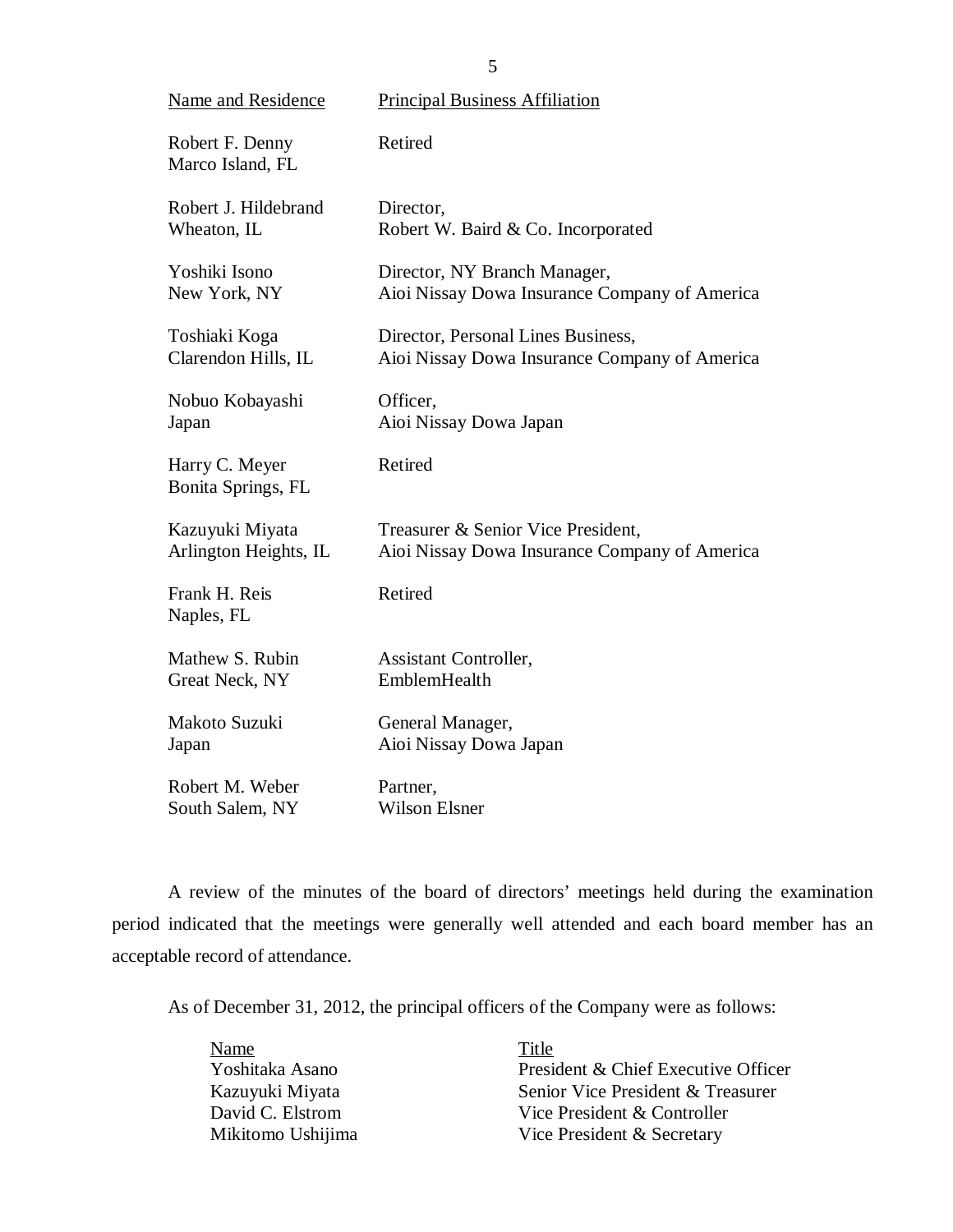#### <span id="page-7-0"></span> $B<sub>1</sub>$ Territory and Plan of Operation

 and the District of Columbia. As of December 31, 2012, the Company was licensed to write business in thirty-seven states

 the following numbered paragraphs of Section 1113(a) of the New York Insurance Law: As of the examination date, the Company was authorized to transact insurance as defined in

| <u>Paragraph</u> | Line of Business                               |
|------------------|------------------------------------------------|
| 3                | Accident & health                              |
| 4                | Fire                                           |
| 5                | Miscellaneous property                         |
| 6                | Water damage                                   |
| 7                | Burglary and theft                             |
| 8                | <b>Glass</b>                                   |
| 9                | Boiler and machinery                           |
| 10               | Elevator                                       |
| 11               | Animal                                         |
| 12               | Collision                                      |
| 13               | Personal injury liability                      |
| 14               | Property damage liability                      |
| 15               | Workers' compensation and employers' liability |
| 16               | Fidelity and surety                            |
| 17               | Credit                                         |
| 19               | Motor vehicle and aircraft physical damage.    |
| 20               | Marine and inland marine                       |
| 21               | Marine protection and indemnity                |

 may be incidental to coverages contemplated under Paragraphs 20 and 21 of Section 1113(a) of the New York Insurance Law, including insurances described in the Longshoremen's and Harbor Workers' Compensation Act (Public Law No. 803, 69 Cong. as amended; 33 USC Section 901 et seq. as amended), and as authorized by Section 4102(c) of the New York Insurance Law, insurance of every kind or description outside of the United States and reinsurance of every kind or description. In addition, the Company is licensed to transact such workers' compensation insurance as

 Based on the lines of business for which the Company is licensed and the Company's current capital structure, and pursuant to the requirements of Articles 13 and 41 of the New York Insurance Law, the Company is required to maintain a minimum surplus to policyholders in the amount of \$35,000,000.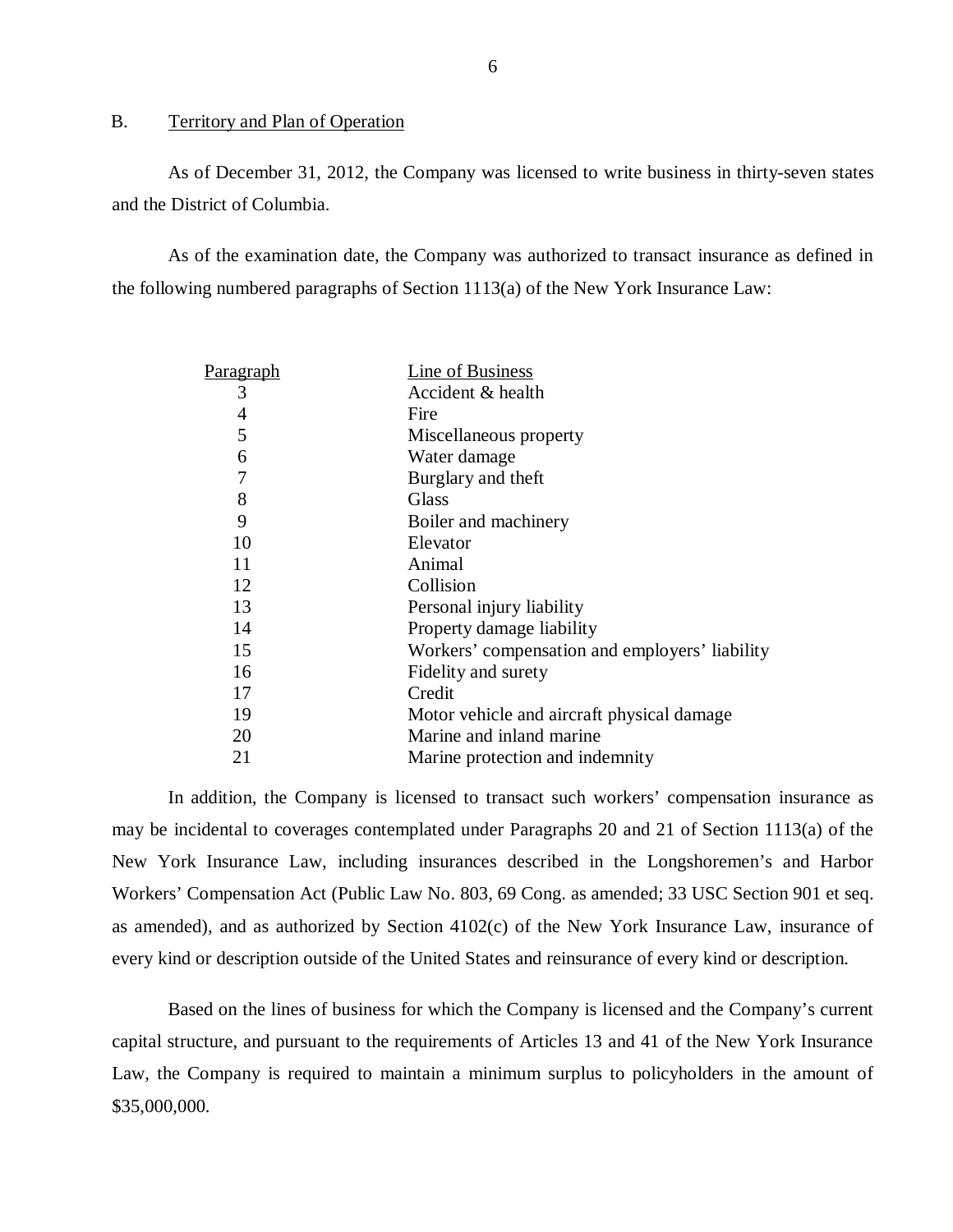7<br>Assumed reinsurance accounted for 97 percent of the Company's gross premiums written in 2012. Business assumed by the Company consists primarily of workers' compensation, commercial multiple peril, general liability, allied lines, and commercial automobile business. Direct business written by the Company consists primarily of ocean marine business underwritten by Navigators Management Inc. All insureds are the Japanese clients of its parent company that are doing business in the United States. The following schedule shows the gross premiums written by the Company for the period under examination:

|      | <b>Total Gross Premiums</b> |  |  |  |
|------|-----------------------------|--|--|--|
|      | Written                     |  |  |  |
|      |                             |  |  |  |
| 2008 | \$28,619,235                |  |  |  |
| 2009 | \$25,893,052                |  |  |  |
| 2010 | \$28,705,043                |  |  |  |
| 2011 | \$38,868,565                |  |  |  |
| 2012 | \$44,036,280                |  |  |  |

#### $C_{\cdot}$ Reinsurance

 Company's assumed reinsurance program consists mainly of multi-line coverage assumed on a quota share basis, pursuant to the terms of facultative and treaty agreements with authorized cedants. The majority of the Company's assumed business is assumed from the Chubb Insurance Group ("Chubb"). All business fronted by Chubb consists of Multinational clients of the Company's parent, Aioi Japan, doing business in the United States. Aioi Japan guarantees past, current, and future obligations of the Company in the event the Company fails to perform or is unable to perform its obligations in accordance with the terms of the operating and reinsurance agreement with Chubb. The Company utilizes reinsurance accounting as defined in Statement of Statutory Accounting Principle ("SSAP") No. 62R for all of its assumed reinsurance business. The Company's assumed reinsurance business has increased since the last examination. The

 The majority of the Company's ceded reinsurance contracts at December 31, 2012 are with its parent, Aioi Japan, an accredited reinsurer. The Company has structured its ceded reinsurance program as follows: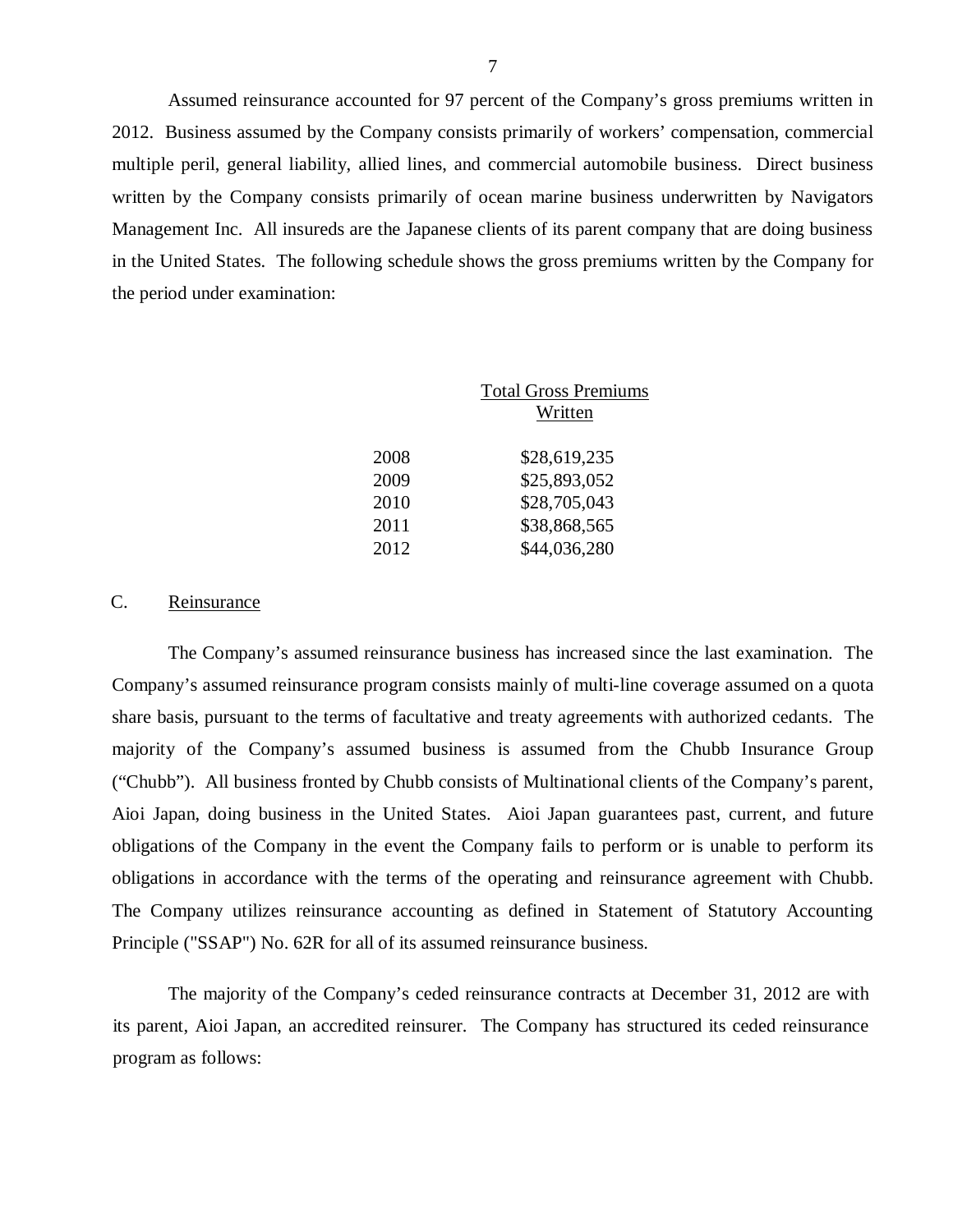## 8<br>Type of Contract Cession

## Commercial Lines

50% Ouota Share 100% Authorized Workers' Compensation

First excess of loss 100% Authorized

Second excess of loss 100% Authorized

Third excess of loss 100% Authorized loss. Marine Cargo First excess of loss 100% Authorized

Second excess of loss 100% Authorized

First excess of loss 100% Authorized Property

Second excess of loss 100% Authorized

First excess of loss 100% Authorized Casualty

Second excess of loss 100% Authorized

Third excess of loss 100% Authorized

 Personal Lines First excess of loss 100% Authorized **Property** 

First excess of loss 100% Authorized **Casualty** 

 50% Quota Share 50% of the Company's net liability on all business 100% Authorized subject to a limit of 50% of \$100,000,000 any one occurrence.

First excess of loss \$3,850,000 excess of \$150,000 per risk per loss.

Second excess of loss \$10,000,000 excess of \$4,000,000 per risk per loss.

Third excess of loss \$36,000,000 excess of \$14,000,000 per risk per

First excess of loss \$1,718,000 excess of \$100,000 per risk per loss.

Second excess of loss \$78,182,000 excess of \$1,818,000 per risk per loss.

First excess of loss \$4,400,000 excess of \$150,000 per risk per loss.

Second excess of loss \$95,450,000 excess of \$4,550,000 per risk per loss.

First excess of loss \$850,000 excess of \$150,000 per event.

Second excess of loss \$5,000,000 excess of \$1,000,000 per event.

Third excess of loss \$6,000,000 excess of \$6,000,000 per event.

First excess of loss \$2,850,000 excess of \$150,000 per risk per loss.

First excess of loss \$850,000 excess of \$150,000 per event.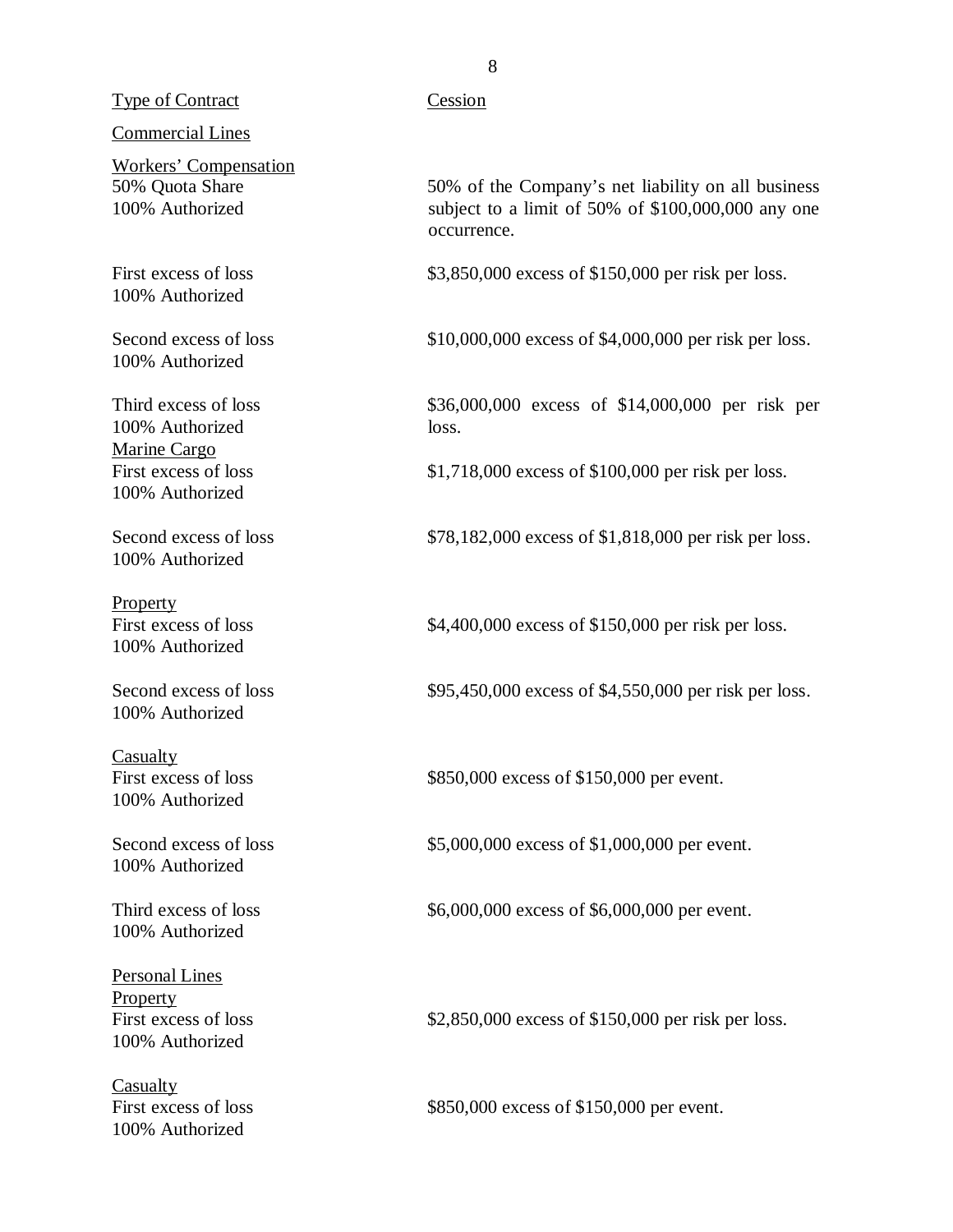## <span id="page-10-0"></span>9<br>
Prime of Contract Cession

Second excess of loss 100% Authorized Second excess of loss \$2,000,000 excess of \$1,000,000 per event.

 Reinsurance agreements with affiliates were reviewed for compliance with Article 15 of the New York Insurance Law. It was noted that all affiliated reinsurance agreements were filed with and non-disapproved by the Department pursuant to the provisions of Section 1505(d)(2) of the New York Insurance Law.

 All ceded reinsurance agreements in effect as of the examination date were reviewed and found to contain the required clauses, including an insolvency clause meeting the requirements of Section 1308 of the New York Insurance Law.

 Examination review of the Schedule F data reported by the Company in its filed annual statement was found to accurately reflect its reinsurance transactions. Additionally, management has represented that all material ceded reinsurance agreements transfer both underwriting and timing risk as set forth in SSAP No. 62R. Representations were supported by appropriate risk transfer analyses and an attestation from the Company's Chief Executive Officer pursuant to the NAIC Annual Statement Instructions. Additionally, examination review indicated that the Company was not a party to any finite reinsurance agreements. All ceded reinsurance agreements were accounted for utilizing reinsurance accounting as set forth in SSAP No. 62R.

#### D. Holding Company System

 As of December 31, 2012, Aioi Nissay Dowa Insurance Company of America is 100% owned by Aioi Nissay Dowa Insurance Company, Limited, Japan, which is ultimately controlled by MS & AD Insurance Group Holdings, Inc., both of them Japanese corporations.

 A review of the holding company registration statements filed with this Department indicated that such filings were complete and were filed in a timely manner pursuant to Article 15 of the New York Insurance Law and Department Regulation 52.

 $\mathbf{Q}$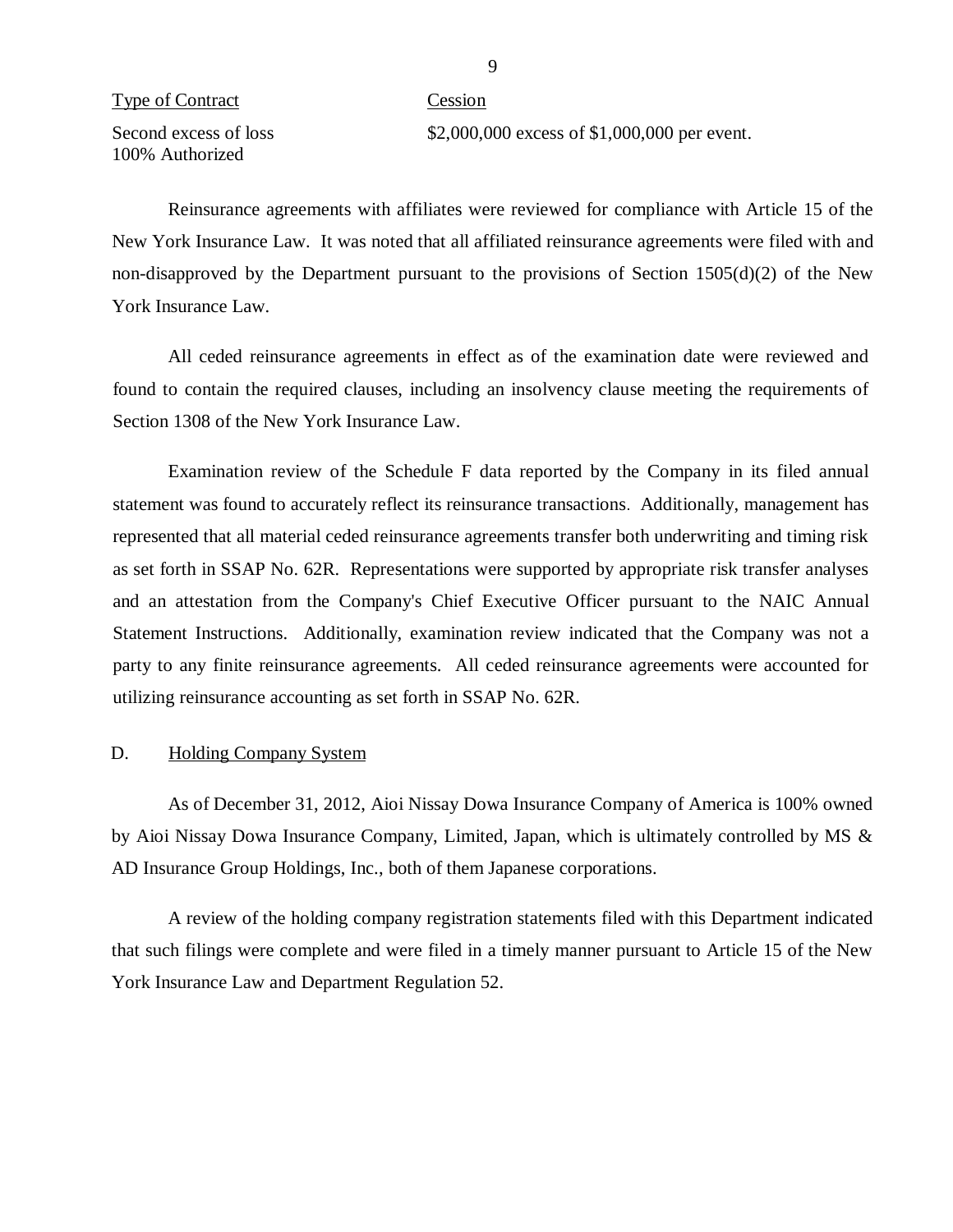The following is an abbreviated chart of the holding company system at December 31, 2012:

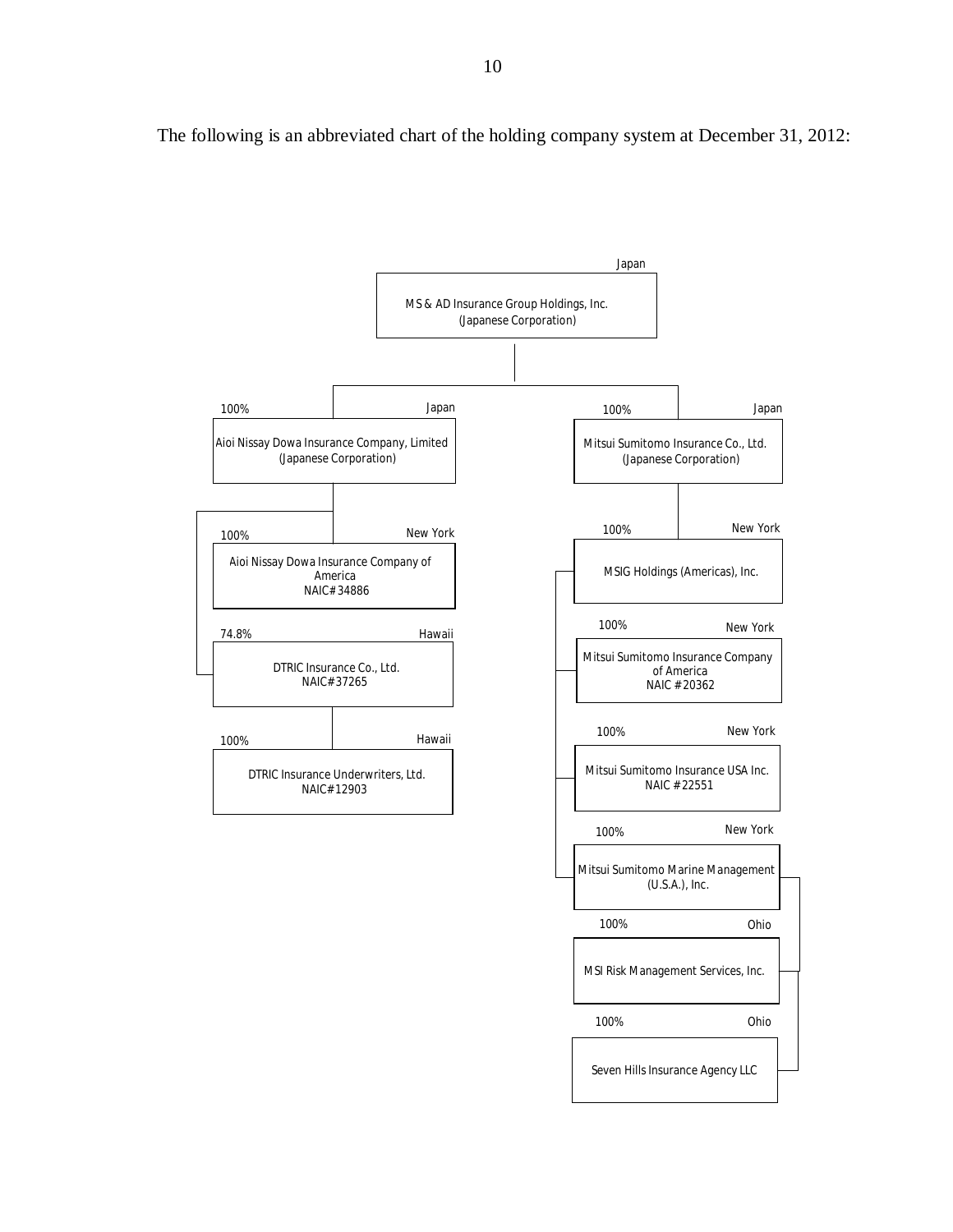members of its holding company system: At December 31, 2012, the Company was party to the following agreements with other

## Secondment Agreement

 Effective January 1, 2006, the Company entered into a secondment agreement with its parent, Aioi Japan. In accordance with the terms of the agreement, the Company has agreed to provide certain services beneficial to the parent, and the Company has agreed that the services will be performed by employees who are seconded from the parent to the Company to assist in executing the Company's business. The parties agree to share costs and expenses based upon the time records of the assigned employees or such basis as permitted under Department Regulation No. 30. This agreement was filed with and non-disapproved by the Department pursuant to Section 1505 of the New York Insurance Law.

## Cost Allocation Agreement

 Effective January 1, 2006, the Company entered into a cost allocation agreement with its parent, Aioi Japan. In accordance with the terms of the agreement, the Company has agreed to provide beneficial services, unrelated to the business of insurance, to the parent involving personnel and other capabilities operating from the Company's offices in the United States. This agreement was filed with and non-disapproved by the Department pursuant to Section 1505 of the New York Insurance Law.

#### E. **Significant Operating Ratios**

this examination: The following ratios have been computed as of December 31, 2012, based upon the results of

| this examination:                                                                      |     |
|----------------------------------------------------------------------------------------|-----|
| Net premiums written to surplus as regards policyholders                               | 53% |
| Liabilities to liquid assets (cash and invested assets less investments in affiliates) | 50% |
| Premiums in course of collection to surplus as regards policyholders                   | 6%  |

 All of the above ratios fall within the benchmark ranges set forth in the Insurance Regulatory Information System of the National Association of Insurance Commissioners.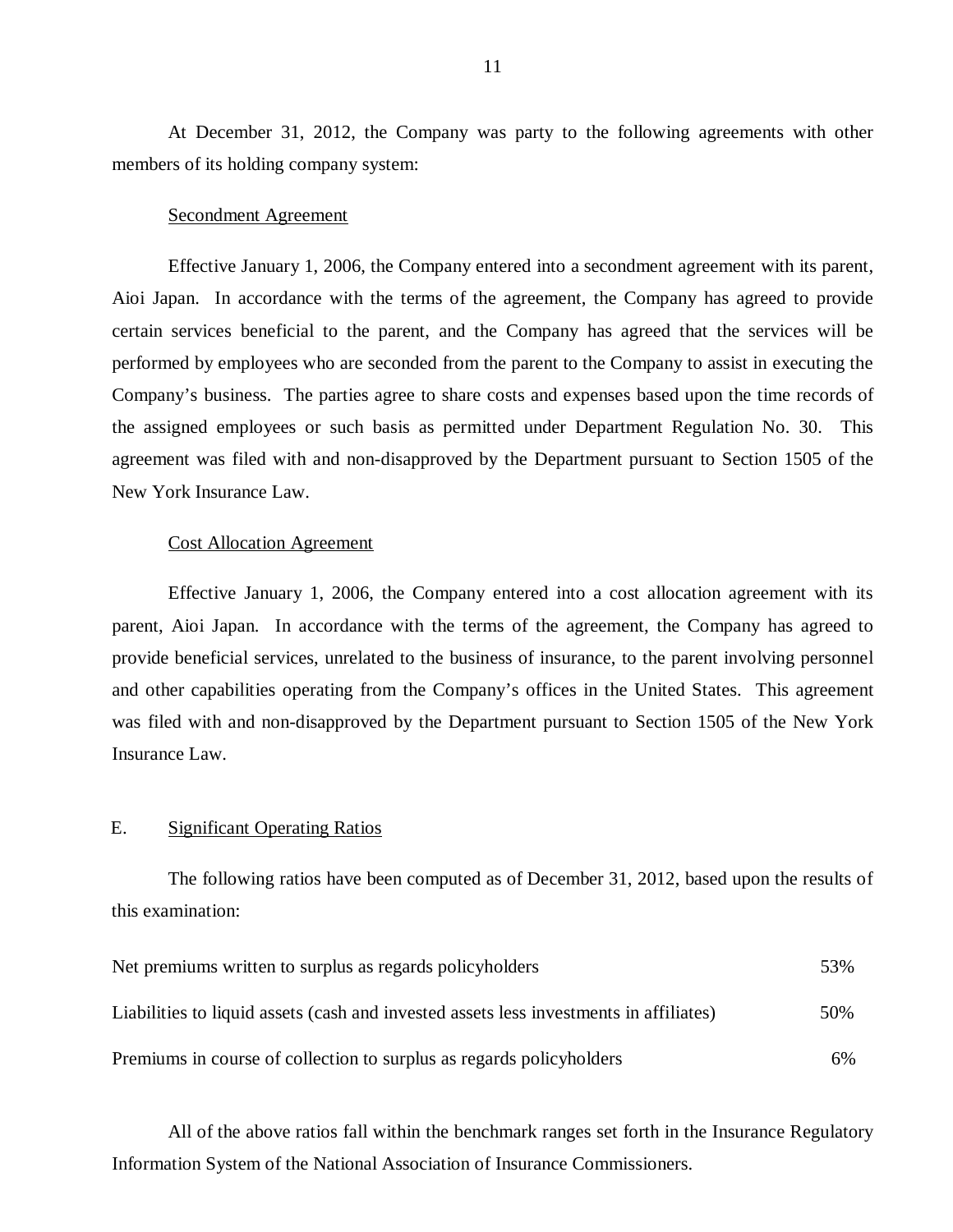five-year period covered by this examination: 12 The underwriting ratios presented below are on an earned/incurred basis and encompass the

| Losses and loss adjustment expenses incurred<br>Other underwriting expenses incurred<br>Net underwriting loss | Amounts<br>\$53,527,678<br>53,931,026<br>(1,857,915) | Ratios<br>50.69%<br>51.07<br>(1.76) |
|---------------------------------------------------------------------------------------------------------------|------------------------------------------------------|-------------------------------------|
| Premiums earned                                                                                               | \$105,600,789                                        | 100.00%                             |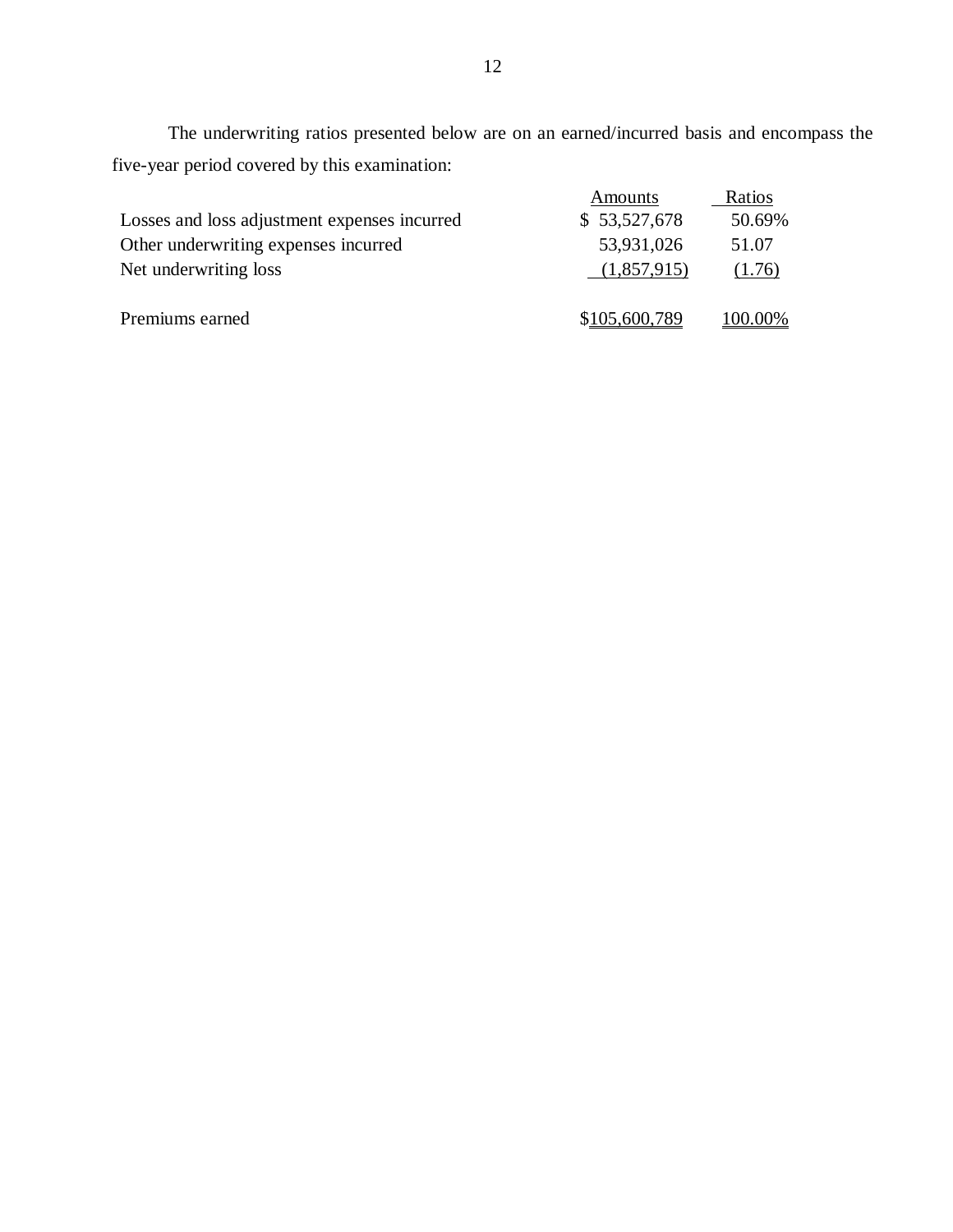#### 3. **3. FINANCIAL STATEMENTS**

#### <span id="page-14-0"></span>A. **Balance Sheet**

 The following shows the assets, liabilities and surplus as regards policyholders as of December 31, 2012 as determined by this examination and as reported by the Company:

| Assets                                               |               | Assets Not           | Net Admitted  |  |
|------------------------------------------------------|---------------|----------------------|---------------|--|
|                                                      | Assets        | <b>Admitted</b>      | <b>Assets</b> |  |
| <b>Bonds</b>                                         | \$68,212,425  | \$<br>$\overline{0}$ | \$68,212,425  |  |
| Cash, cash equivalents and short-term investments    | 21,544,448    |                      | 21,544,448    |  |
| Investment income due and accrued                    | 670,850       |                      | 670,850       |  |
| Uncollected premiums and agents' balances in the     |               |                      |               |  |
| course of collection                                 | 3,073,201     |                      | 3,073,201     |  |
| Deferred premiums, agents' balances and installments |               |                      |               |  |
| booked but deferred and not yet due                  | 2,484,370     |                      | 2,484,370     |  |
| Amounts recoverable from reinsurers                  | 2,642,334     |                      | 2,642,334     |  |
| Funds held by or deposited with reinsured companies  | 16,835        |                      | 16,835        |  |
| Net deferred tax asset                               | 2,511,294     | 874,662              | 1,636,632     |  |
| Electronic data processing equipment and software    | 199,664       | 199,664              | $\theta$      |  |
| Furniture and equipment                              | 49,133        | 49,133               | $\Omega$      |  |
| Aggregate write-ins for other than invested assets   | 153,480       | 67,998               | 85,482        |  |
| Total assets                                         | \$101,558,034 | \$1,191,457          | \$100,366,577 |  |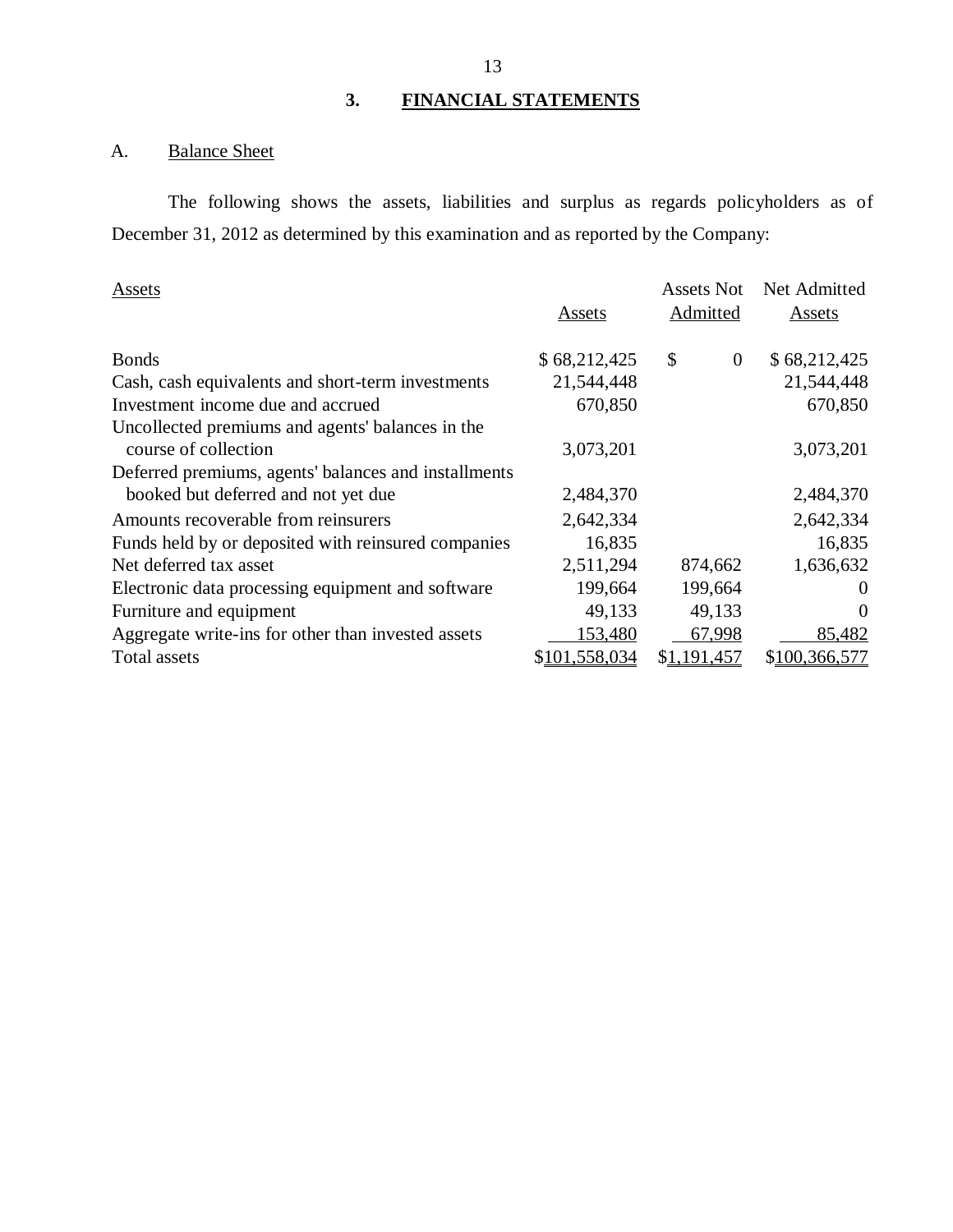14<br>14 Liabilities, surplus and other funds

| Liabilities                                                     |              |               |
|-----------------------------------------------------------------|--------------|---------------|
| Losses and loss adjustment expenses                             |              | \$24,449,319  |
| Reinsurance payable on paid losses and loss adjustment expenses |              | 2,770,345     |
| Other expenses (excluding taxes, licenses and fees)             |              | 492,558       |
| Taxes, licenses and fees (excluding federal and foreign income  |              |               |
| taxes)                                                          |              | 5,156         |
| Current federal and foreign income taxes                        |              | 596,303       |
| Unearned premiums                                               |              | 14,922,627    |
| Ceded reinsurance premiums payable (net of ceding commissions)  |              | 3,898,219     |
| Payable to parent, subsidiaries and affiliates                  |              | 114,768       |
| <b>Total liabilities</b>                                        |              | \$47,249,295  |
| <b>Surplus and Other Funds</b>                                  |              |               |
| Common capital stock                                            | \$5,000,000  |               |
| Gross paid in and contributed surplus                           | 28, 281, 547 |               |
| Unassigned funds (surplus)                                      | 19,835,738   |               |
| Surplus as regards policyholders                                |              | 53,117,282    |
| Total liabilities, surplus and other funds                      |              | \$100,366,577 |

NOTE: The Internal Revenue Service has completed its audits of the Company's consolidated Federal Income Tax returns through tax year 2004. All material adjustments, if any, made subsequent to the date of examination and arising from said audits, are reflected in the financial statements included in this report. The Internal Revenue Service has not yet begun to audit tax returns covering tax years 2005 through 2012. The examiner is unaware of any potential exposure of the Company to any tax assessment and no liability has been established herein relative to such contingency.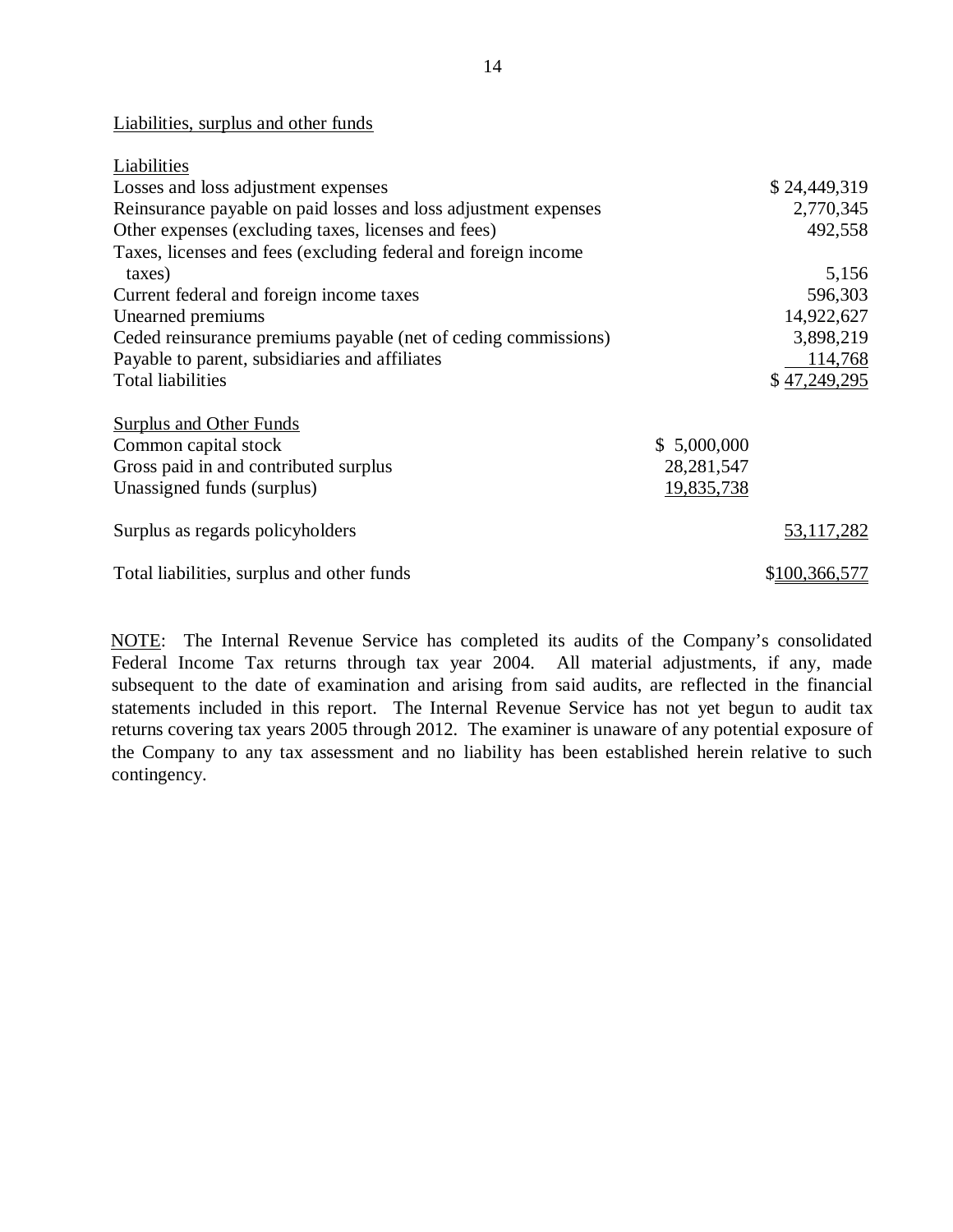#### $B.$ **Statement of Income**

 period January 1, 2008 through December 31, 2012, detailed as follows: Surplus as regards policyholders increased \$22,647,177 during the five-year examination

| <b>Underwriting Income</b>                                                                          |                            |                 |
|-----------------------------------------------------------------------------------------------------|----------------------------|-----------------|
| Premiums earned                                                                                     |                            | \$105,600,789   |
| Deductions:<br>Losses and loss adjustment expenses incurred<br>Other underwriting expenses incurred | \$53,527,678<br>53,931,026 |                 |
| Total underwriting deductions                                                                       |                            | 107,458,704     |
| Net underwriting loss                                                                               |                            | \$(1,857,915)   |
| <b>Investment</b> Income                                                                            |                            |                 |
| Net investment income earned<br>Net realized capital loss                                           | \$9,018,511<br>(1,326,258) |                 |
| Net investment gain                                                                                 |                            | 7,692,253       |
| Other Income                                                                                        |                            |                 |
| Aggregate write-ins for miscellaneous income                                                        | 386,934                    |                 |
| Total other income                                                                                  |                            | \$386,934       |
| Net income before dividends to policyholders and before<br>federal and foreign income taxes         |                            | \$6,221,272     |
| Dividends to policyholders                                                                          |                            | $\overline{0}$  |
| Net income after dividends to policyholders but before<br>federal and foreign income taxes          |                            | \$<br>6,221,272 |
| Federal and foreign income taxes incurred                                                           |                            | 2,446,113       |
| Net income                                                                                          |                            | \$3,775,159     |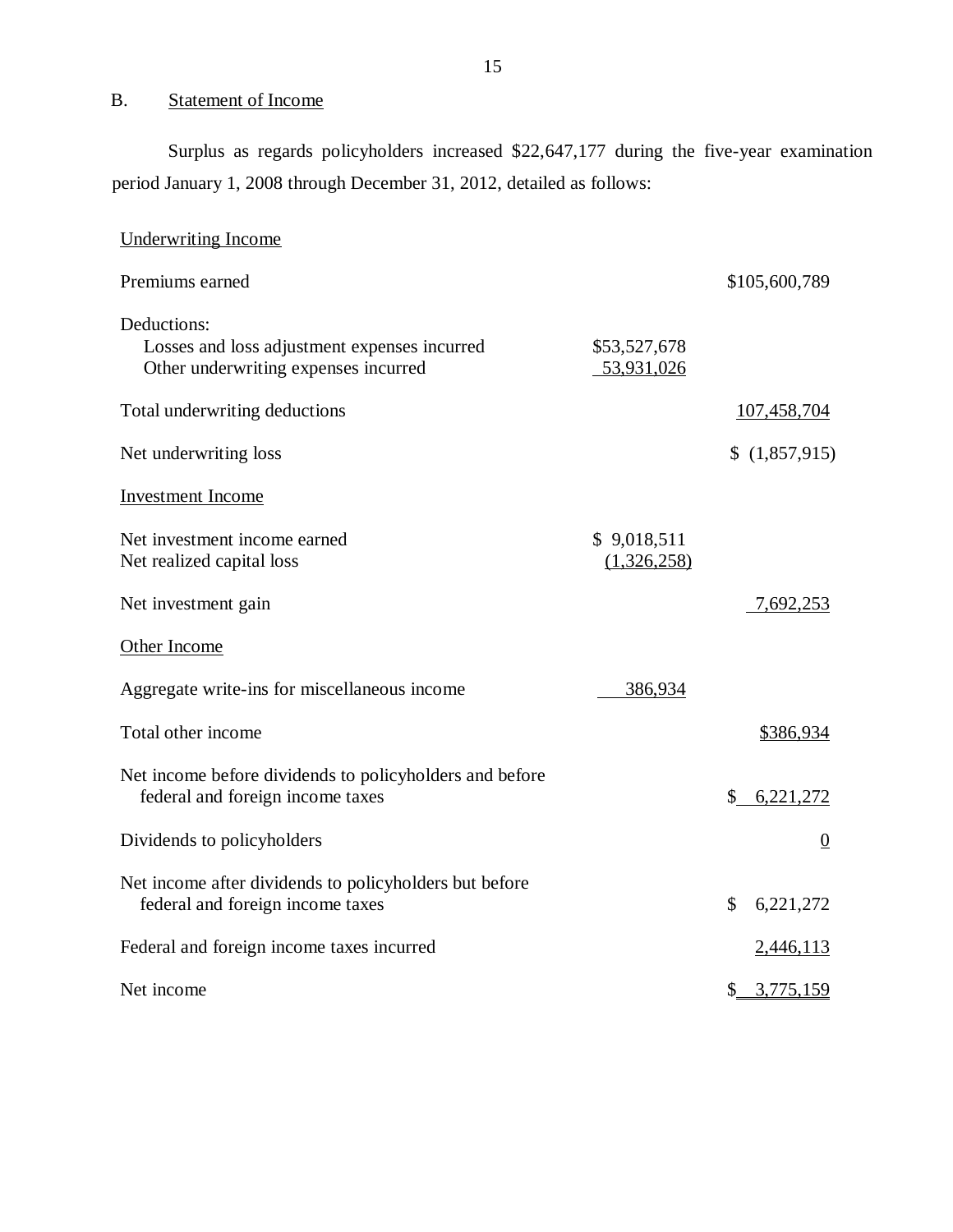|                                                                                       | 16 |                            |               |                             |              |
|---------------------------------------------------------------------------------------|----|----------------------------|---------------|-----------------------------|--------------|
| Surplus as regards policyholders per report on<br>examination as of December 31, 2007 |    |                            |               |                             | \$30,470,108 |
|                                                                                       |    | Gains in<br><b>Surplus</b> |               | Losses in<br><b>Surplus</b> |              |
| Net income                                                                            |    | \$3,775,159                |               |                             |              |
| Change in net deferred income tax                                                     |    | 292,292                    |               |                             |              |
| Change in non-admitted assets                                                         |    | 296,739                    |               |                             |              |
| Surplus adjustments paid in                                                           |    | 18,281,547                 |               |                             |              |
| Aggregate write-ins for gains and losses in surplus                                   |    | 1,437                      |               |                             |              |
| Total gains and losses                                                                |    | \$22,647,174               | <sup>\$</sup> | $\theta$                    |              |
| Net increase (decrease) in surplus                                                    |    |                            |               |                             | 22,647,174   |
| Surplus as regards policyholders per report on                                        |    |                            |               |                             |              |
| examination as of December 31, 2012                                                   |    |                            |               |                             |              |

#### **4. LOSSES AND LOSS ADJUSTMENT EXPENSES**

 the Company as of December 31, 2012. The examination analysis was conducted in accordance with generally accepted actuarial principles and practices and was based on statistical information contained in the Company's internal records and in its filed annual statements. The examination liability for the captioned items of \$24,449,319 is the same as reported by

## **5. COMPLIANCE WITH PRIOR REPORT ON EXAMINATION**

The prior report on examination contained no recommendations.

## **6. SUMMARY OF COMMENTS AND RECOMMENDATIONS**

This report contains no comments or recommendations.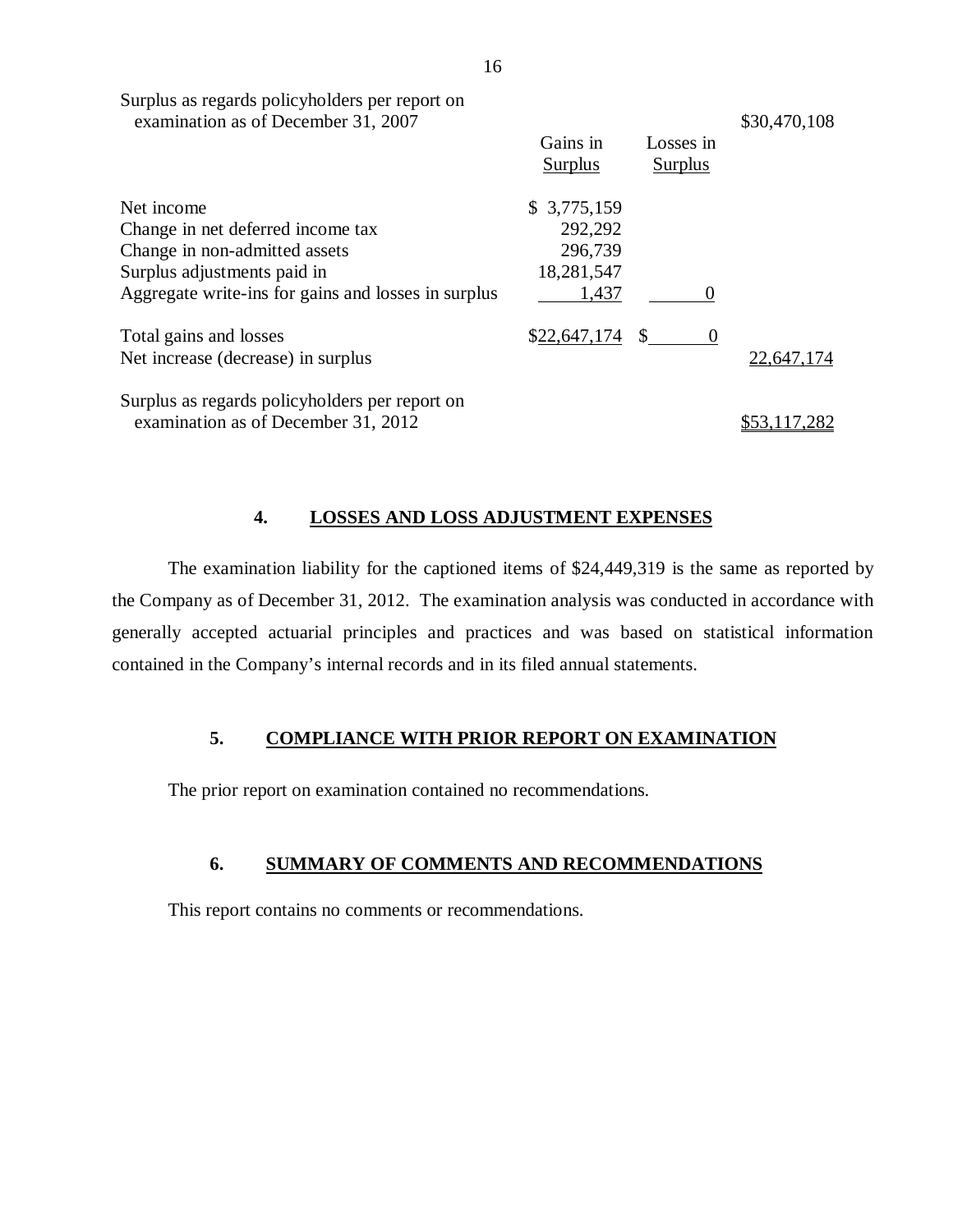Respectfully submitted,

 $\sqrt{s/2}$ 

Neal Rischall, CFE, MCM Examiner-in-Charge

STATE OF NEW YORK )  $)$ ss: )ss:<br>COUNTY OF NEW YORK )

NEAL RISCHALL, being duly sworn, deposes and says that the foregoing report, subscribed by her, is true to the best of her knowledge and belief.

/s/

Neal Rischall

Subscribed and sworn to before me

this  $\frac{day \text{ of } (x,y) - (x,y) \text{ of } (x,y) - (x,y) \text{ of } (x,y) \text{ of } (x,y)$